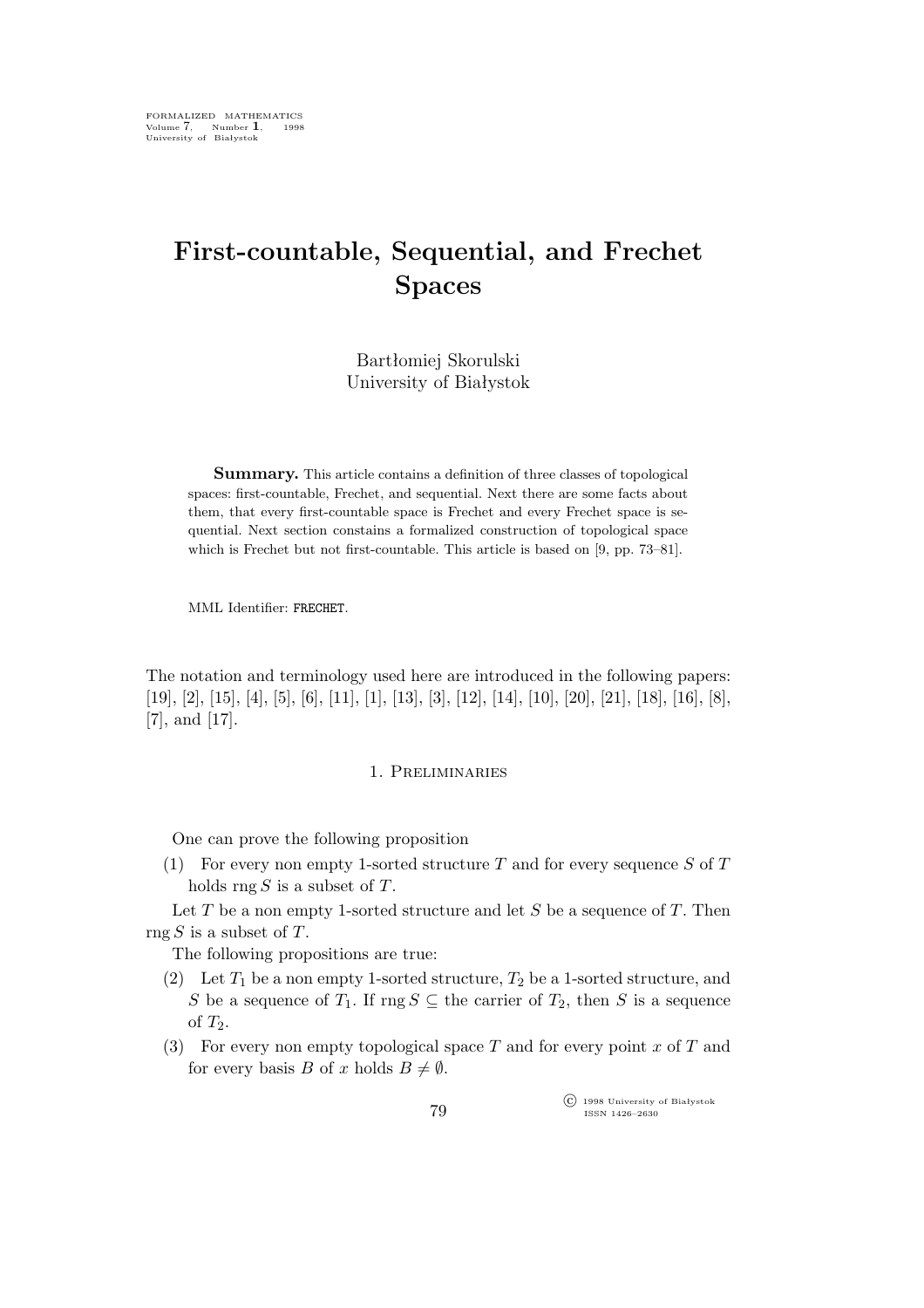### 80 bartłomiej skorulski

Let T be a non empty topological space and let x be a point of T. Note that every basis of  $x$  is non empty.

We now state a number of propositions:

- (4) For every topological space T and for all subsets A, B of T such that A is open and B is closed holds  $A \setminus B$  is open.
- $(5)$  Let T be a topological structure. Suppose that
- (i)  $\mathcal{O}_T$  is closed,
- (ii)  $\Omega_T$  is closed.
- (iii) for all subsets  $A, B$  of  $T$  such that  $A$  is closed and  $B$  is closed holds A *∪* B is closed, and
- (iv) for every family F of subsets of T such that F is closed holds  $\bigcap F$  is closed.

Then T is a topological space.

- (6) Let T be a topological space, S be a non empty topological structure, and f be a map from T into S. Suppose that for every subset A of S holds A is closed iff  $f^{-1}(A)$  is closed. Then S is a topological space.
- (7) Let x be a point of the metric space of real numbers and  $x'$ , r be real numbers. If  $x' = x$  and  $r > 0$ , then Ball $(x, r) = |x' - r, x' + r|$ .
- (8) Let A be a subset of  $\mathbb{R}^1$ . Then A is open if and only if for every real number x such that  $x \in A$  there exists a real number r such that  $r > 0$ and  $|x - r, x + r| \subseteq A$ .
- (9) For every sequence S of  $\mathbb{R}^1$  such that for every natural number n holds  $S(n) \in ]n - \frac{1}{4}$  $\frac{1}{4}$ ,  $n + \frac{1}{4}$  $\frac{1}{4}$  [ holds rng S is closed.
- (10) For every subset B of  $\mathbb{R}^1$  such that  $B = \mathbb{N}$  holds B is closed.
- (11) Let M be a metric space, x be a point of  $M_{\text{top}}$ , and  $x'$  be a point of M. Suppose  $x = x'$ . Then there exists a basis B of x such that
	- (i)  $B = {\text{Ball}(x', \frac{1}{n})}$ ; *n* ranges over natural numbers:  $n \neq 0$ ,
- $(ii)$  B is countable, and
- (iii) there exists a function f from  $\mathbb N$  into  $B$  such that for every set n such that  $n \in \mathbb{N}$  there exists a natural number  $n'$  such that  $n = n'$  and  $f(n) = \text{Ball}(x', \frac{1}{n'+1}).$
- (12) For all functions  $f, g$  holds  $\text{rng}(f+g) = f^{\circ}(\text{dom } f \setminus \text{dom } g) \cup \text{rng } g$ .
- (13) For all sets A, B such that  $B \subseteq A$  holds  $(id_A)^{\circ}B = B$ .
- (14) For all sets B, x holds  $dom(B \rightarrow x) = B$ .
- (15) For all sets A, B, x holds dom(id<sub>A</sub>+· $(B \rightarrow x)$ ) = A  $\cup$  B.
- (16) For all sets A, B, x such that  $B \neq \emptyset$  holds  $\text{rng}(\text{id}_A + (B \mapsto x)) =$  $(A \setminus B) ∪ \{x\}.$
- (17) For all sets A, B, C, x such that  $C \subseteq A$  holds  $(id_A + (B \rightarrow x))^{-1}(C \setminus A)$  $\{x\}$ *)* = *C* \ *B* \  $\{x\}$ .
- (18) For all sets  $A, B, x$  such that  $x \notin A$  holds  $(id_A + (B \mapsto x))^{-1}(\lbrace x \rbrace) = B$ .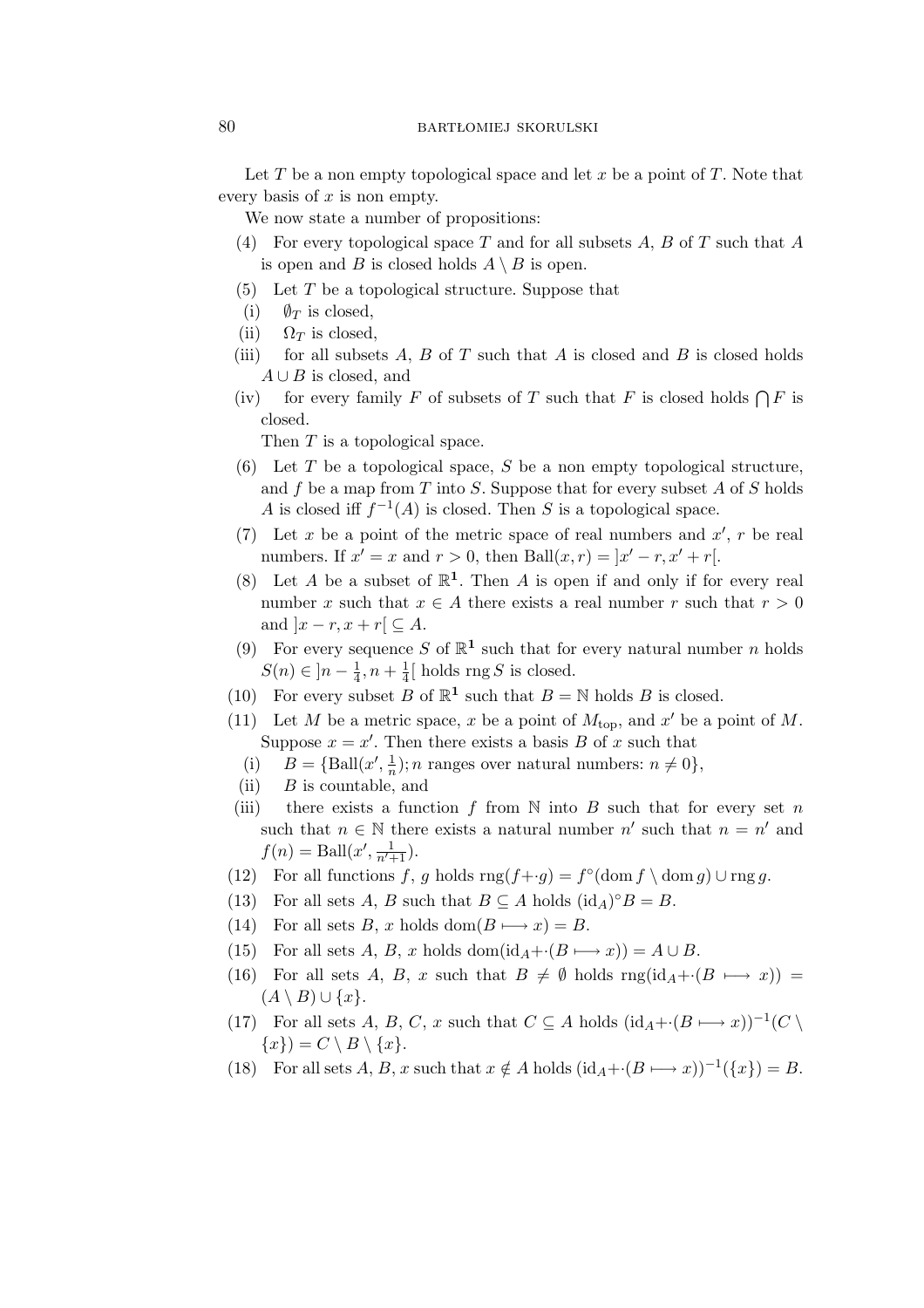- (19) For all sets A, B, C, x such that  $C \subseteq A$  and  $x \notin A$  holds  $(id_A + (B \mapsto A \setminus B))$  $(x))^{-1}(C \cup \{x\}) = C \cup B.$
- (20) For all sets A, B, C, x such that  $C \subseteq A$  and  $x \notin A$  holds (id<sub>A</sub>+*·*( $B \longmapsto$  $(x))^{-1}(C \setminus \{x\}) = C \setminus B.$

2. First-countable, Sequential, and Frechet Spaces

Let  $T$  be a non empty topological structure. We say that  $T$  is first-countable if and only if:

- (Def. 1) For every point x of T holds there exists a basis of x which is countable. The following two propositions are true:
	- (21) For every metric space M holds  $M_{\text{top}}$  is first-countable.
	- (22)  $\mathbb{R}^1$  is first-countable.

Let us note that  $\mathbb{R}^1$  is first-countable.

Let T be a topological structure, let S be a sequence of T, and let x be a point of  $T$ . We say that  $S$  is convergent to  $x$  if and only if the condition (Def. 2) is satisfied.

(Def. 2) Let  $U_1$  be a subset of T. Suppose  $U_1$  is open and  $x \in U_1$ . Then there exists a natural number  $n$  such that for every natural number  $m$  such that  $n \leq m$  holds  $S(m) \in U_1$ .

The following proposition is true

(23) Let T be a non empty topological structure, x be a point of T, and S be a sequence of T. If  $S = N \rightarrow x$ , then S is convergent to x.

Let  $T$  be a topological structure and let  $S$  be a sequence of  $T$ . We say that  $S$  is convergent if and only if:

(Def. 3) There exists a point x of T such that S is convergent to x.

Let T be a non empty topological structure and let S be a sequence of  $T$ . The functor  $\lim S$  yields a subset of T and is defined as follows:

(Def. 4) For every point x of T holds  $x \in \text{Lim } S$  iff S is convergent to x.

Let  $T$  be a non empty topological structure. We say that  $T$  is Frechet if and only if the condition (Def. 5) is satisfied.

(Def. 5) Let A be a subset of T and x be a point of T. If  $x \in \overline{A}$ , then there exists a sequence S of T such that rng  $S \subseteq A$  and  $x \in \text{Lim } S$ .

Let T be a non empty topological structure. We say that  $T$  is sequential if and only if the condition (Def. 6) is satisfied.

(Def. 6) Let A be a subset of T. Then A is closed if and only if for every sequence S of T such that S is convergent and  $\text{rng } S \subseteq A$  holds  $\text{Lim } S \subseteq A$ . The following proposition is true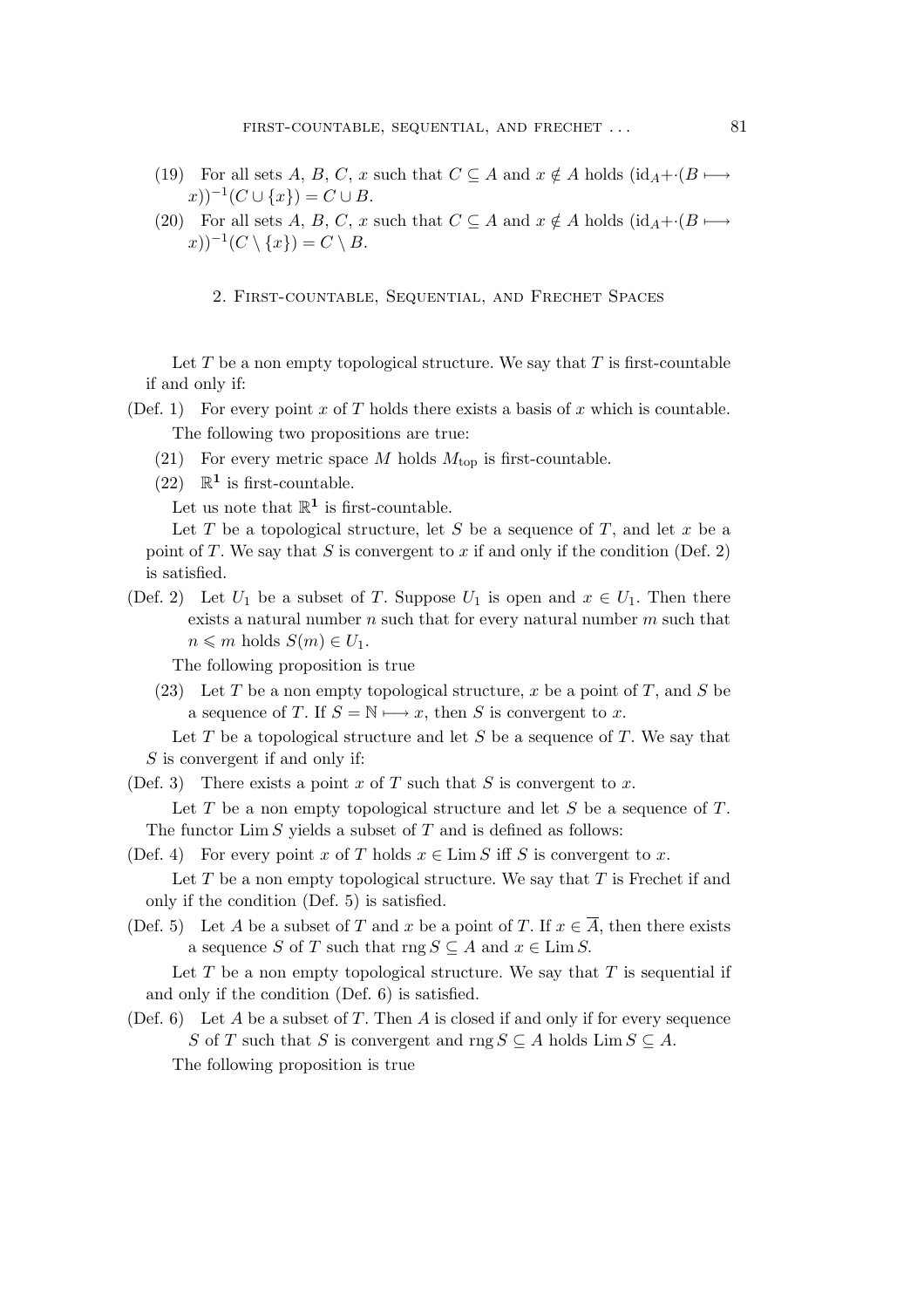(24) For every non empty topological space T such that T is first-countable holds T is Frechet.

Let us observe that every non empty topological space which is first-countable is also Frechet.

We now state four propositions:

- (25)  $\mathbb{R}^1$  is Frechet.
- (26) Let T be a non empty topological space and A be a subset of T. Suppose A is closed. Let S be a sequence of T. If S is convergent and rng  $S \subseteq A$ , then  $\lim S \subseteq A$ .
- $(27)$  Let T be a non empty topological space. Suppose that for every subset A of T such that for every sequence S of T such that S is convergent and rng  $S \subseteq A$  holds Lim  $S \subseteq A$  holds A is closed. Then T is sequential.
- (28) For every non empty topological space T such that T is Frechet holds  $T$ is sequential.

Let us mention that every non empty topological space which is Frechet is also sequential.

Next we state the proposition

(29)  $\mathbb{R}^1$  is sequential.

# 3. Counterexample of Frechet but Not First-countable Space

The strict non empty topological space  $\mathbb{R}^1_{/\mathbb{N}}$  is defined by the conditions (Def. 7).

(Def. 7)(i) The carrier of  $\mathbb{R}^1_{/\mathbb{N}} = (\mathbb{R} \setminus \mathbb{N}) \cup \{\mathbb{R}\},\$  and

(ii) there exists a map f from  $\mathbb{R}^1$  into  $\mathbb{R}^1_{/N}$  such that  $f = id_{\mathbb{R}} + \cdot (\mathbb{N} \mapsto \mathbb{R})$ and for every subset A of  $\mathbb{R}^1_{/\mathbb{N}}$  holds A is closed iff  $f^{-1}(A)$  is closed.

We now state several propositions:

- (30) R is a point of  $\mathbb{R}^1_{/\mathbb{N}}$ .
- (31) Let A be a subset of  $\mathbb{R}^1_{\bigwedge N}$ . Then A is open and  $\mathbb{R} \in A$  if and only if there exists a subset  $O'$  of  $\mathbb{R}^1$  such that O is open and  $\mathbb{N} \subseteq O$  and  $A = (O \setminus \mathbb{N}) \cup \{\mathbb{R}\}.$
- (32) For every set A holds A is a subset of  $\mathbb{R}^1_{\bigwedge}$  and  $\mathbb{R} \notin A$  iff A is a subset of  $\mathbb{R}^1$  and  $\mathbb{N} \cap A = \emptyset$ .
- (33) Let A be a subset of  $\mathbb{R}^1$  and B be a subset of  $\mathbb{R}^1_{\bigwedge}$ . If  $A = B$ , then  $N ∩ A = ∅$  and A is open iff  $ℝ \notin B$  and B is open.
- (34) For every subset A of  $\mathbb{R}^1_{/\mathbb{N}}$  such that  $A = \{\mathbb{R}\}\$  holds A is closed.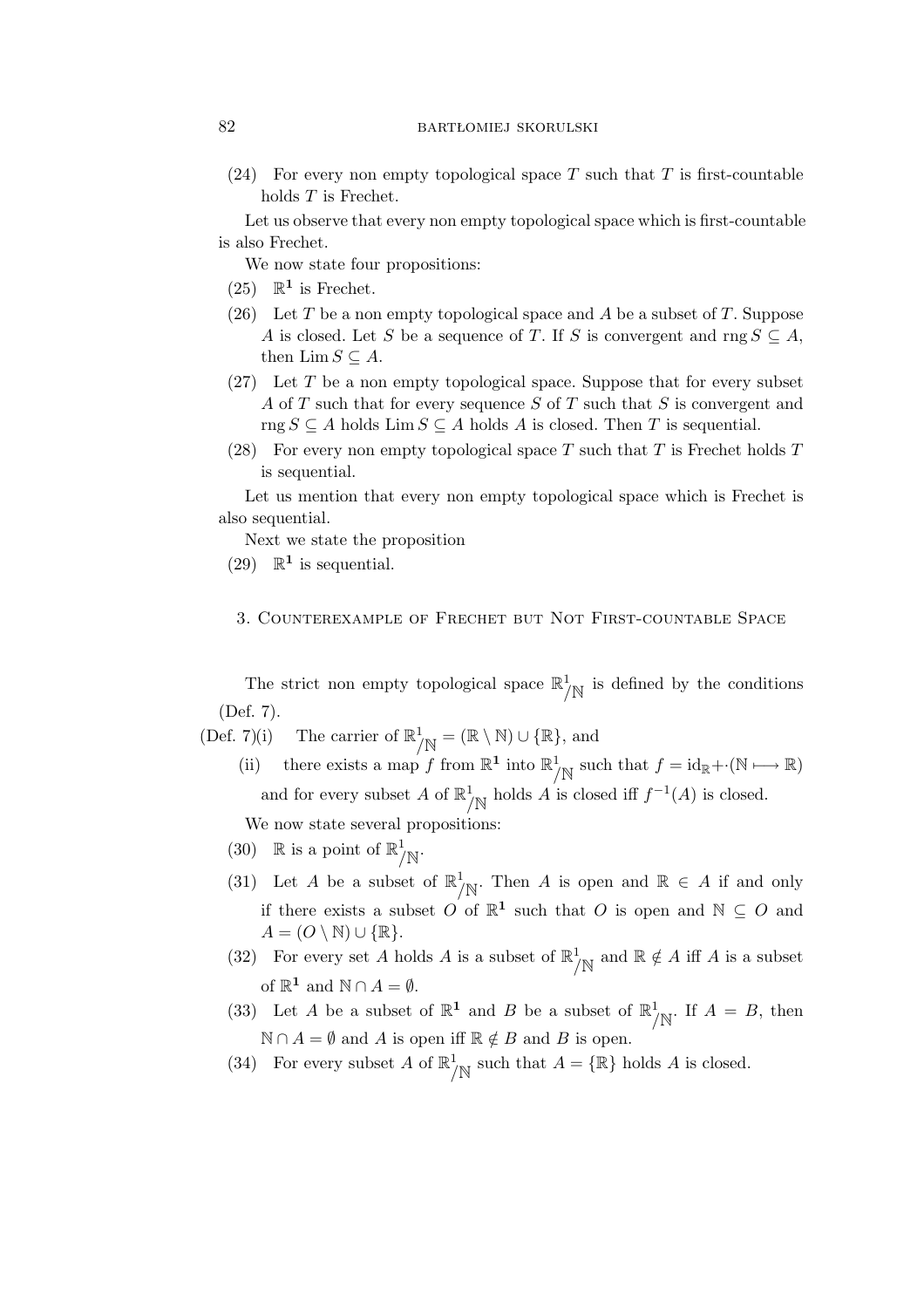- (35)  $\mathbb{R}^1_{/\mathbb{N}}$  is not first-countable.
- (36)  $\mathbb{R}^1_{/\mathbb{N}}$  is Frechet.
- $(37)$  It is not true that for every non empty topological space T such that T is Frechet holds  $T$  is first-countable.

#### 4. Auxiliary Theorems

Next we state three propositions:

- (38)  $\frac{1}{4} > 0$  and  $\frac{1}{4} < \frac{1}{2}$  $\frac{1}{2}$ .
- (39) For every real number r there exists a natural number n such that  $r < n$ .
- (40) For every real number r such that  $r > 0$  there exists a natural number *n* such that  $\frac{1}{n} < r$  and  $n \neq 0$ .

#### **REFERENCES**

- [1] Grzegorz Bancerek. The fundamental properties of natural numbers. *Formalized Mathematics*, 1(**1**):41–46, 1990.
- [2] Grzegorz Bancerek. Countable sets and Hessenberg's theorem. *Formalized Mathematics*, 2(**1**):65–69, 1991.
- [3] Leszek Borys. Paracompact and metrizable spaces. *Formalized Mathematics*, 2(**4**):481– 485, 1991.
- [4] Czesław Byliński. Functions and their basic properties. *Formalized Mathematics*, 1(**1**):55– 65, 1990.
- [5] Czesław Byliński. Functions from a set to a set. *Formalized Mathematics*, 1(**1**):153–164, 1990.
- [6] Czesław Byliński. The modification of a function by a function and the iteration of the composition of a function. *Formalized Mathematics*, 1(**3**):521–527, 1990.
- [7] Agata Darmochwał. Families of subsets, subspaces and mappings in topological spaces. *Formalized Mathematics*, 1(**2**):257–261, 1990.
- [8] Agata Darmochwał and Yatsuka Nakamura. Metric spaces as topological spaces fundamental concepts. *Formalized Mathematics*, 2(**4**):605–608, 1991.
- [9] Ryszard Engelking. *General Topology*, volume 60 of *Monografie Matematyczne*. PWN Polish Scientific Publishers, Warsaw, 1977.
- [10] Krzysztof Hryniewiecki. Basic properties of real numbers. *Formalized Mathematics*, 1(**1**):35–40, 1990.
- [11] Stanisława Kanas, Adam Lecko, and Mariusz Startek. Metric spaces. *Formalized Mathematics*, 1(**3**):607–610, 1990.
- [12] Beata Padlewska and Agata Darmochwał. Topological spaces and continuous functions. *Formalized Mathematics*, 1(**1**):223–230, 1990.
- [13] Jan Popiołek. Real normed space. *Formalized Mathematics*, 2(**1**):111–115, 1991.
- [14] Konrad Raczkowski and Paweł Sadowski. Topological properties of subsets in real numbers. *Formalized Mathematics*, 1(**4**):777–780, 1990.
- [15] Andrzej Trybulec. Binary operations applied to functions. *Formalized Mathematics*, 1(**2**):329–334, 1990.
- [16] Andrzej Trybulec. Tarski Grothendieck set theory. *Formalized Mathematics*, 1(**1**):9–11, 1990.
- [17] Andrzej Trybulec. Baire spaces, Sober spaces. *Formalized Mathematics*, 6(**2**):289–294, 1997.
- [18] Zinaida Trybulec. Properties of subsets. *Formalized Mathematics*, 1(**1**):67–71, 1990.